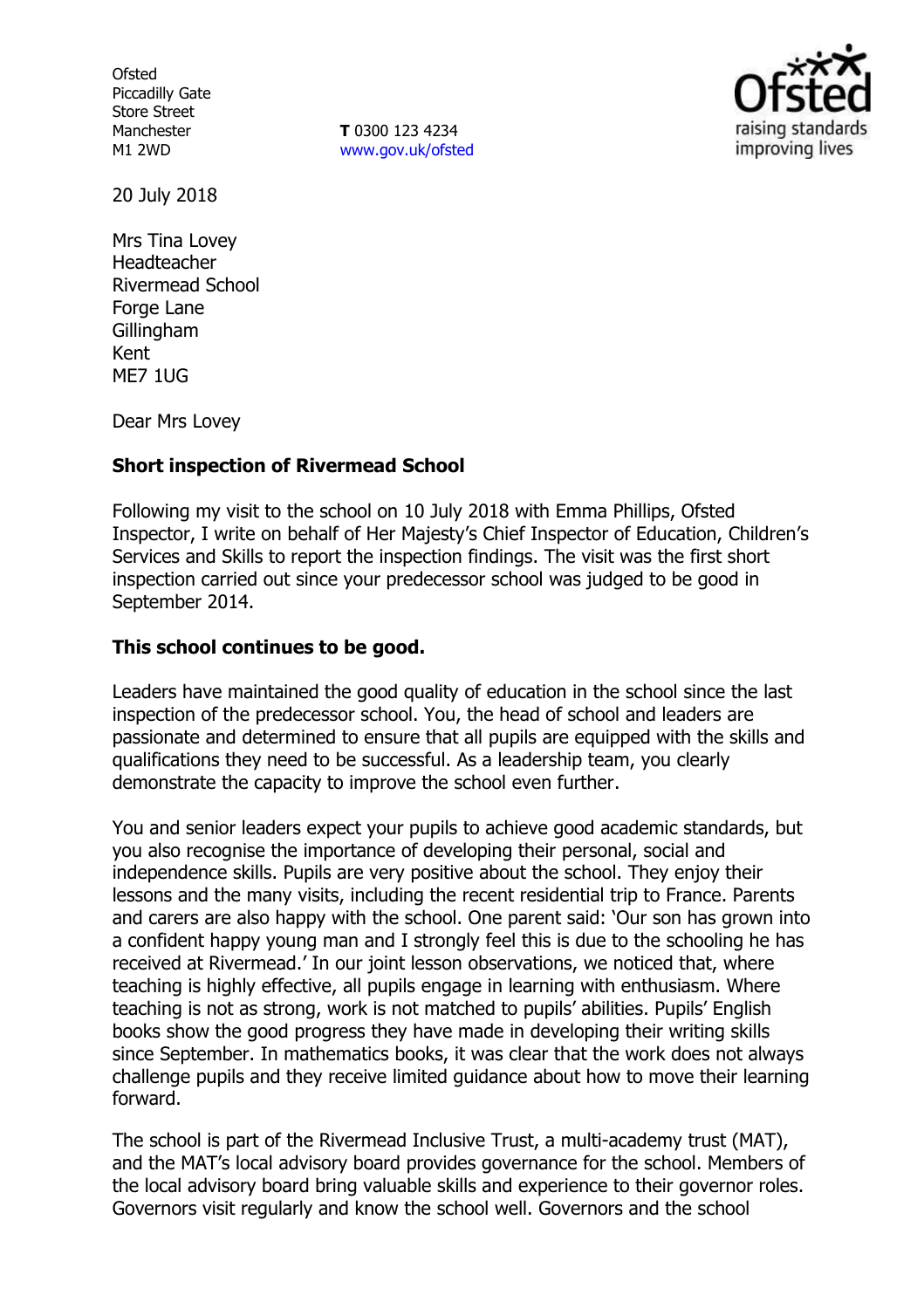

improvement partner challenge the information they receive from your senior leadership team. As a result of this challenge, governors hold leaders to account effectively and set clear targets for the school's improvement. You and the school improvement partner have been working to refine the academic monitoring arrangements. You have also introduced new systems that will record information on pupils' behaviour and safeguarding needs more efficiently. Once developed, these systems will provide even greater rigour and ensure that all information can be accessed easily. In addition, they will support leaders in ensuring that pupils achieve the best outcomes, both academically and in their personal development.

At the last inspection of the predecessor school, inspectors highlighted the school's many strengths. They also recommended that the few most able pupils in key stages 4 and 5 have a range of academic qualifications to choose from. You have responded by introducing a wider selection of GCSEs at key stage 4. Pupils at key stage 5 are also able to access a comprehensive range of courses including Level 3 qualifications. Since the school opened as an academy, you have continued to make improvements. The school is expanding and, in September, is opening a muchneeded provision to support pupils who have mental health needs. You have increased the capacity of your leadership team by developing middle leaders, so they can support the improvement work of the school. Additionally, you have mentored the head of school to develop her skills to lead the school effectively from September.

## **Safeguarding is effective.**

The leadership team has ensured that all safeguarding arrangements are fit for purpose. The single central record details accurately the rigorous employment checks that leaders carry out when recruiting all adults in the school. Robust training enables staff to be up to date with the latest safeguarding advice and legislation. Staff know their responsibilities to safeguard pupils and report any concerns they have appropriately. The school works collaboratively with parents and other agencies to make sure that pupils receive any additional care they need to be safe. The governors make regular checks on the work of staff and leaders in keeping pupils safe. As a result, governors are confident that the school is effective and proactive in safeguarding pupils.

Pupils say that they feel safe and know how to keep themselves safe when online and in the community. They know who to speak to if they are worried. One pupil said, 'The school are really supportive if you have any concerns.'

### **Inspection findings**

■ Under your inspirational leadership, the Rivermead Inclusive Trust was established and you became the chief executive officer. You felt this collaboration was essential, as it enables all pupils in the MAT to benefit from the expertise of the staff in the schools. The MAT employs staff who work across the schools, for example the school improvement partner. The schools have joint training and the headteachers meet regularly to share good practice. It is evident that Rivermead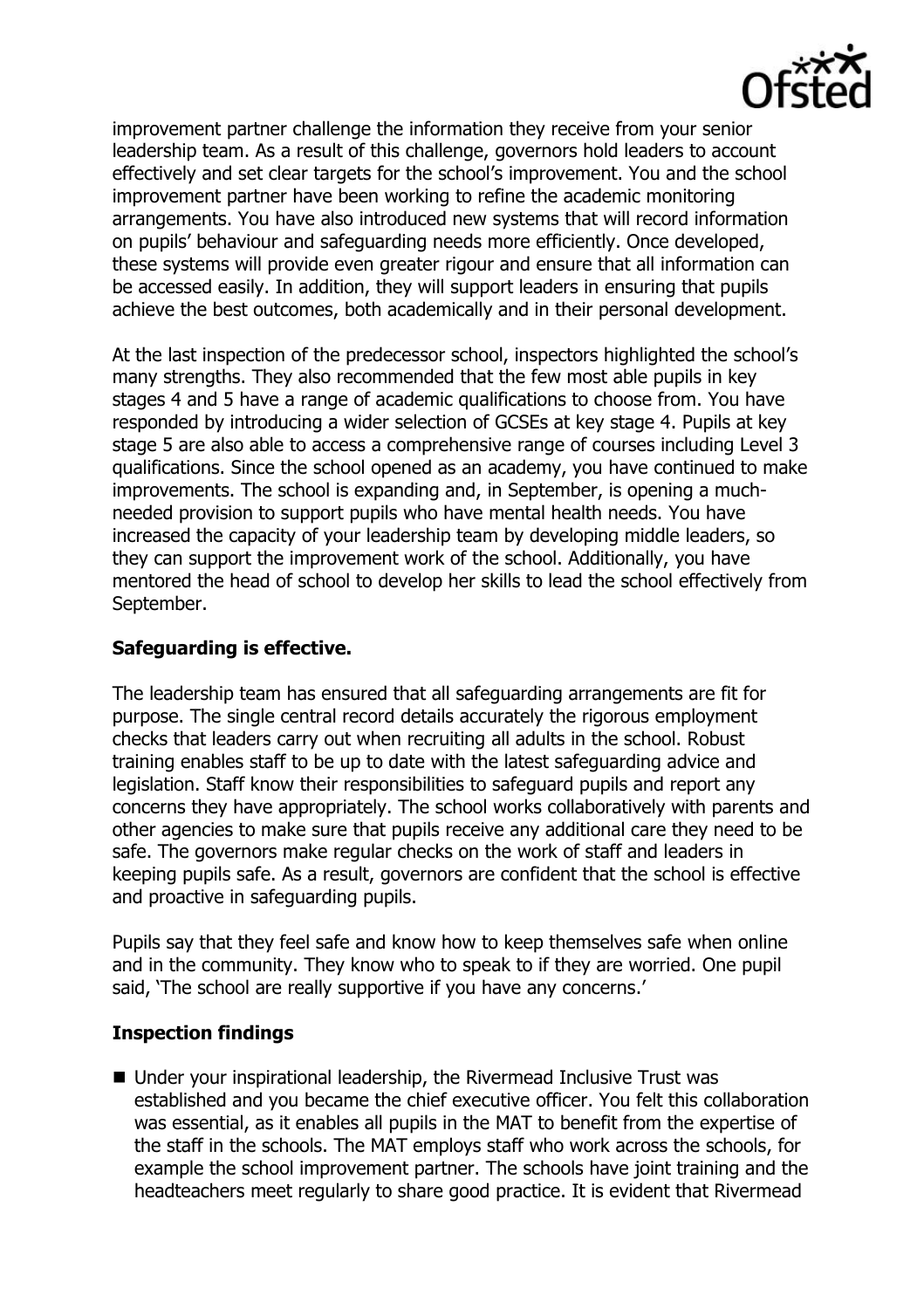

has not only benefited from being part of the MAT but also provides valuable support and special educational needs training to the other schools in the MAT.

- **Pupils join the school with knowledge and skills well below the level typical for** pupils of their age. Before they are admitted, leaders collate information from parents and professionals to ensure that everything is in place for the pupils' successful transition into the school. Leaders have developed the 'Rivermead Progress Steps' to monitor pupils' progress. This system is well established but has recently been refined to give a clearer picture of pupils' outcomes. Your leaders recognise that the system needs some fine tuning. This will give them the confidence that it provides a true reflection of the progress pupils have made. When pupils join the school, their skills and knowledge are comprehensively assessed and this detailed information is used to plan their individual learning programmes. Consequently, any gaps in their learning are addressed promptly. Pupils are given their individual annual target for each subject they study. These are challenging targets that are reviewed regularly, with more stretching targets being given if pupils meet their targets too easily. Leaders regularly track and analyse pupils' assessment information and provide appropriate interventions and support for those who are not making the expected rate of progress. Leaders monitor the impact of interventions and adjust them if they are not effective. As a result, most pupils, including those who are disadvantaged, make good or outstanding progress.
- Leaders have created a broad and balanced curriculum which ensures that pupils are able to access the national curriculum and a range of GCSEs as well as other recognised qualifications. The curriculum is also designed to develop pupils' social, emotional and independence skills. In key stage 4, leaders have implemented a 'skills for life' programme which includes: first aid; travel training; basic food hygiene certification; financial awareness; and opportunities to go to college in preparation for pupils' key stage 5 transition. All pupils leave with qualifications that enable them to be successful in the next stage of their education or training. The school has built an excellent partnership with MidKent College, and Rivermead 16 to 19 provision is based there. In the 16 to 19 provision, pupils are able to start courses appropriate to their ability. Transition is very smooth, due to pupils having experienced college life at key stage 4. Once settled in the sixth form, most pupils successfully transfer to the college's roll to continue their education in Year 13.
- Pupils' behaviour in lessons, before school and during the less structured times of the day is exceptional. Routines are embedded, enabling an orderly and prompt start to lessons. Relationships between staff and pupils are good and staff's thorough knowledge of pupils ensures that lessons are calm and purposeful. Over time, the numbers of exclusions and incidents of poor behaviour have reduced substantially and are now well below the national average. Leaders are introducing a new system to analyse pupils' behaviour in fine detail. Their use of this analysis will enable them to deliver a greater range of bespoke support and interventions. There are clear structures to follow up pupils' poor attendance and these are having a positive impact. The complex mental health needs of some pupils mean there are times when illness causes absence. Leaders know pupils well and work closely with parents and other professionals to support those